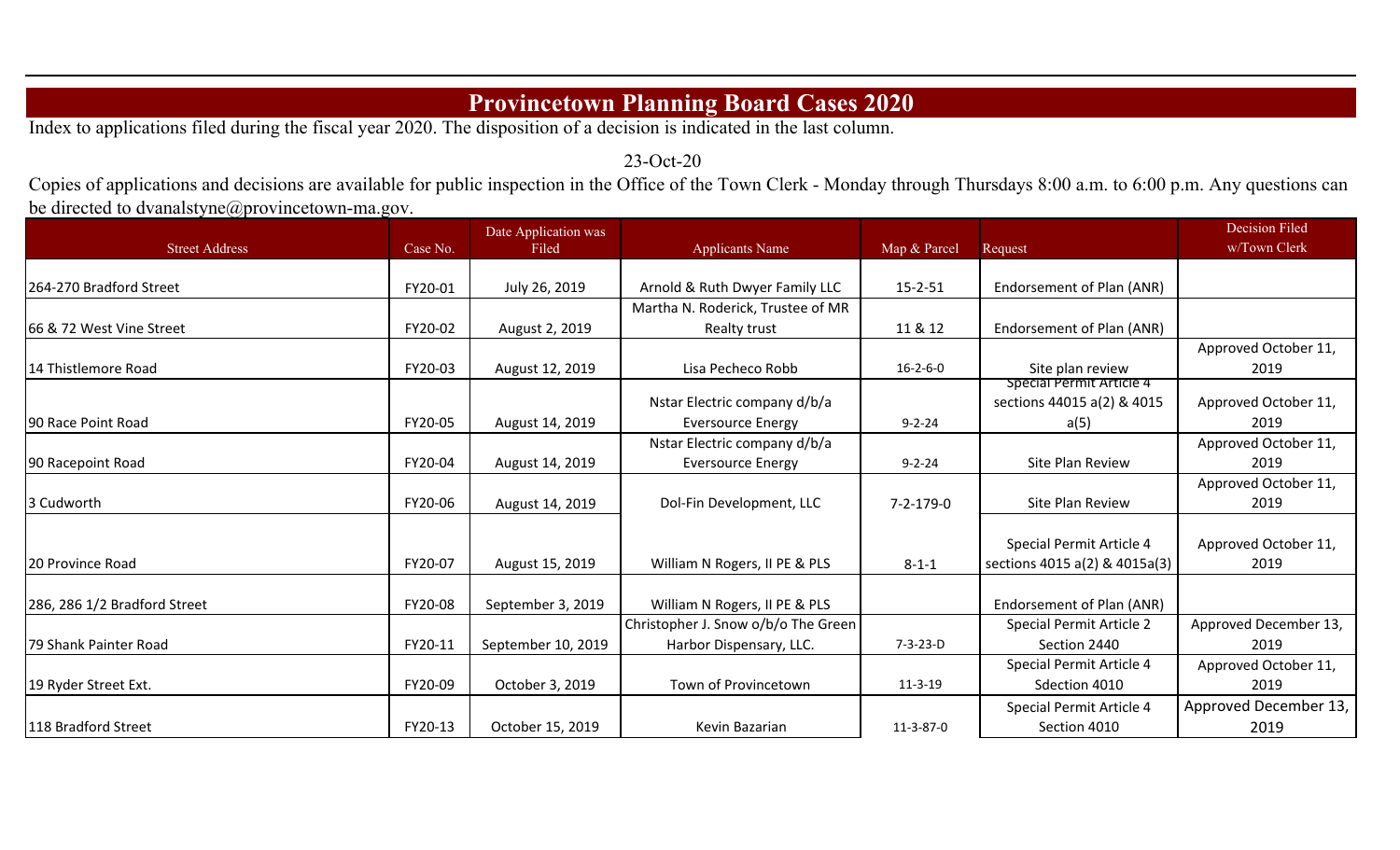| 30 Shank Painter Road                   | FY20-14 &<br>$20 - 15$ | October 23, 2019  | Meili West LLC/Edward M. Roach                                 | $7 - 2 - 69 - 0$                     | Special Permit Article 4<br>Section 4015                       | Approved with Conditions<br>April 13, 2020    |
|-----------------------------------------|------------------------|-------------------|----------------------------------------------------------------|--------------------------------------|----------------------------------------------------------------|-----------------------------------------------|
| 127R Bradford Street                    | FY20-16                | October 24, 2019  | Robin B. Reid, Esq. o/b/o Robert<br>Keller & Anthony solorzano | $6 - 1 - 22 - 0$                     | Special Permit Article 2,<br>Section 2320                      | Approved with conditions<br>December 12, 2019 |
| 134-136 Bradford Street                 | FY20-18                | November 5, 2019  | Steve Riley & Kieran J. Healy, PLS                             | 12.1; 77-a & 78                      | Endorsement of Plan (ANR)                                      |                                               |
| 33 Bradford Street & 10 Montello Street | FY20-17                | November 5, 2019  | William N Rogers, II PE & PLS                                  | G4; 166 & 166A                       | Endorsement of Plan (ANR)                                      |                                               |
| 26 Bradford Street                      | FY20-19/20             | November 6, 2019  | Ted Smith Architects, LLC.                                     | $6 - 4 - 132 - 0$                    | Special Permit Article 4 Section<br>4015                       | Approved with conditions<br>May 19, 2020      |
| 22 Conwell Street                       | FY20-21                | November 14, 2019 | John DeSouza                                                   | 12-3-7-00                            | Special Permit Article 4<br>Section 4015                       | Approved April 9, 2020                        |
| 79-79R Shank Painter Road               | FY20-26                | November 18, 2019 | <b>Eliot Parkhurst</b>                                         | $7 - 3 - 23 - 0$<br>$7 - 4 - 77 - A$ | Special Permit Article 4<br>sections 4015 a(1) & 4015a(4)      | Approved with conditions<br>May 19, 2020      |
| 227R Commercial Street                  | FY20-24 &<br>$20 - 25$ | November 18, 2019 | <b>Christine Barker</b>                                        | $11 - 1 - 1A$                        | Special Permit Article 4<br>sections 4015 a(1) & 4015a(2)      |                                               |
| 79-79R Shank Painter Road               | FY20-22                | November 18, 2019 | Five Star Pet Services, LLC                                    | $7 - 3 - 23 - 0$<br>$7 - 4 - 77 - A$ | Endorsement of Plan (ANR)                                      |                                               |
| 419 Commercial Street                   | FY20-27                | December 2, 2019  | Luis Ruelas                                                    | $12 - 2 - 4$                         | Special Permit Article 4<br>Section 4010 (Site Plan<br>Review) | Approved With conditions<br>December 13, 2019 |
| 45 Court Street, Bay 2                  | FY20-30                | January 29, 2020  | Robin B, Reid, Esq. o/b/o Bwell<br>Holdings, Inc.              | 7-4-36-A                             | Special Permit Article 2<br>Section 2440                       |                                               |
| 66 & 72 West Vine Street                | FY20-31                | February 3, 2020  | Martha N. Roderick, Trustee of MR<br>Realty trust              | 11 & 12                              | Endorsement of Plan (ANR)                                      |                                               |
| 5 Telegraph Hill Road                   | FY20-32                | February 10, 2020 | Don Dirocco-Hammer Architects<br>o/b/o Jim Epstein & Tom Hess  | $6 - 1 - 20 - B$                     | Special Permit Article 4<br>Section 4010                       | Approved June 26, 2020                        |